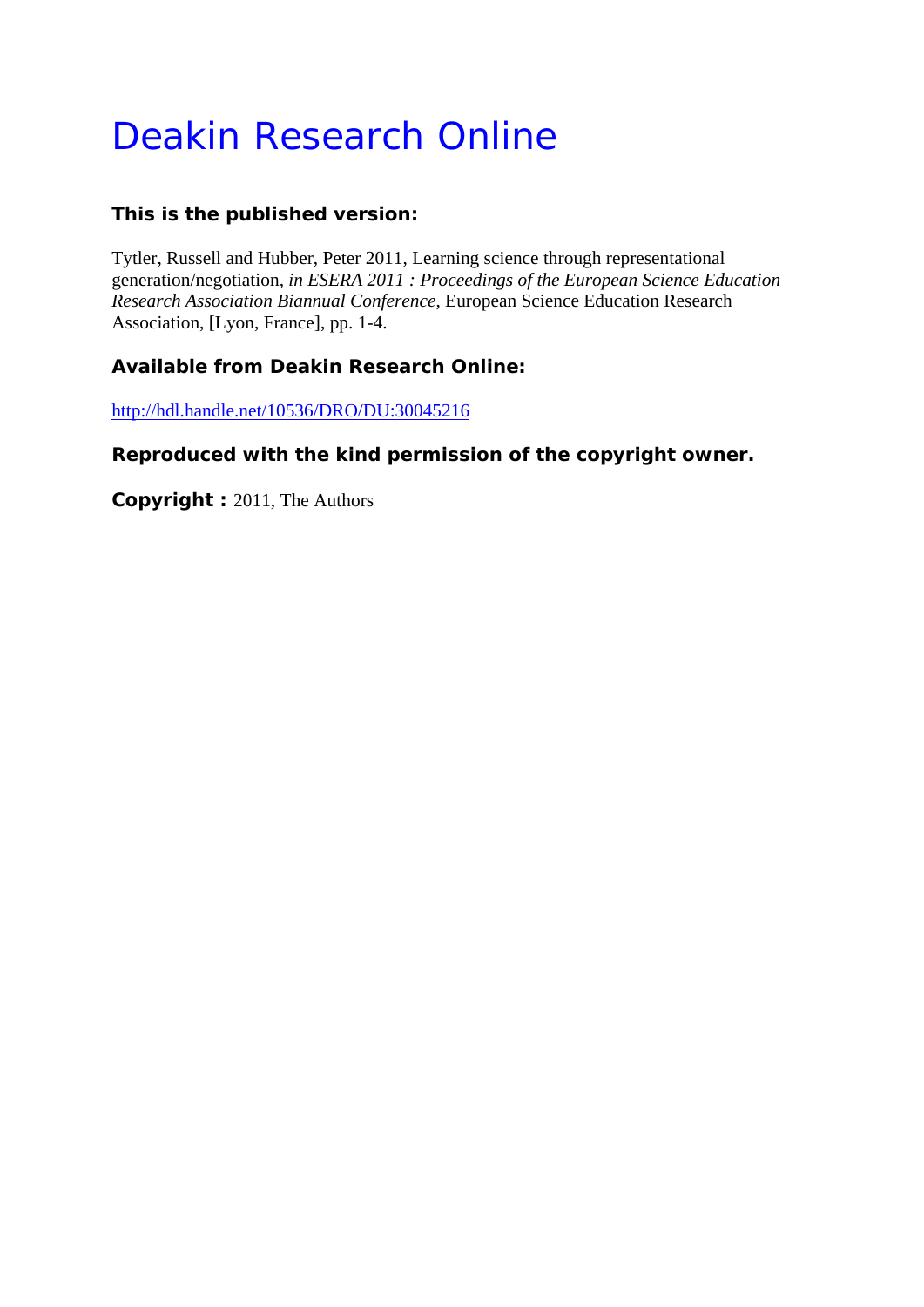# **Learning science through representational generation/negotiation**

# **Paper presented at the European Science Education Research Association (ESERA) conference, Lyon, France, December.**

## **Russell Tytler Peter Hubber**

Deakin University, Australia

#### **Abstract**

This paper will describe the key features and theoretical underpinnings of a representation-intensive pedagogy developed in a six-year research program, and its relationship to the epistemic practices of science. The pedagogy draws on socio cultural, pragmatist perspectives on learning and cognition that view knowledge as grounded in multi modal representations that are discursively generated, negotiated and coordinated in science classrooms. From this perspective, the learning challenges identified by research in the conceptual change tradition are seen as inherently representational in nature, and the central feature of the pedagogy involves students generating representations in response to structured challenges. The paper will interrogate the key aspects of the pedagogy and the way it supports learning, using evidence from a range of units designed by the researchers working in partnership with a small group of teachers. The role of representations in supporting learning will be explored in terms of the way they afford and productively constrain knowledge generation, mirroring the epistemic practices of science. Lesson transcripts, and examples of student artefacts will be presented to demonstrate significant reasoning and learning outcomes.

#### **Synopsis**

#### *Background, Framework and Purposes*

There is now a growing consensus that learning science at school entails students learning the literacies of a specific discourse community, one that uses a range of subject-specific and general representational tools to construct and justify evidencebased claims about the natural world (Kress et al. 2001; Lemke, 2004; Moje, 2007). Researchers in classroom studies where students were guided to construct their own representations of scientific ideas (Carolan, Prain & Waldrip, 2008; Ford & Forman, 2006; Greeno & Hall, 1997) have noted the importance of teacher and student negotiation of representational meaning and of students having opportunities to explore, elaborate, re-represent and coordinate representations to interpret science phenomena. There is growing evidence (Authors, 2010; Author, 2010) that this can lead to increased student engagement and improved learning outcomes.

This paper will report on aspects of an Australian project that worked with teachers to develop and validate a pedagogy based on student generation and negotiation of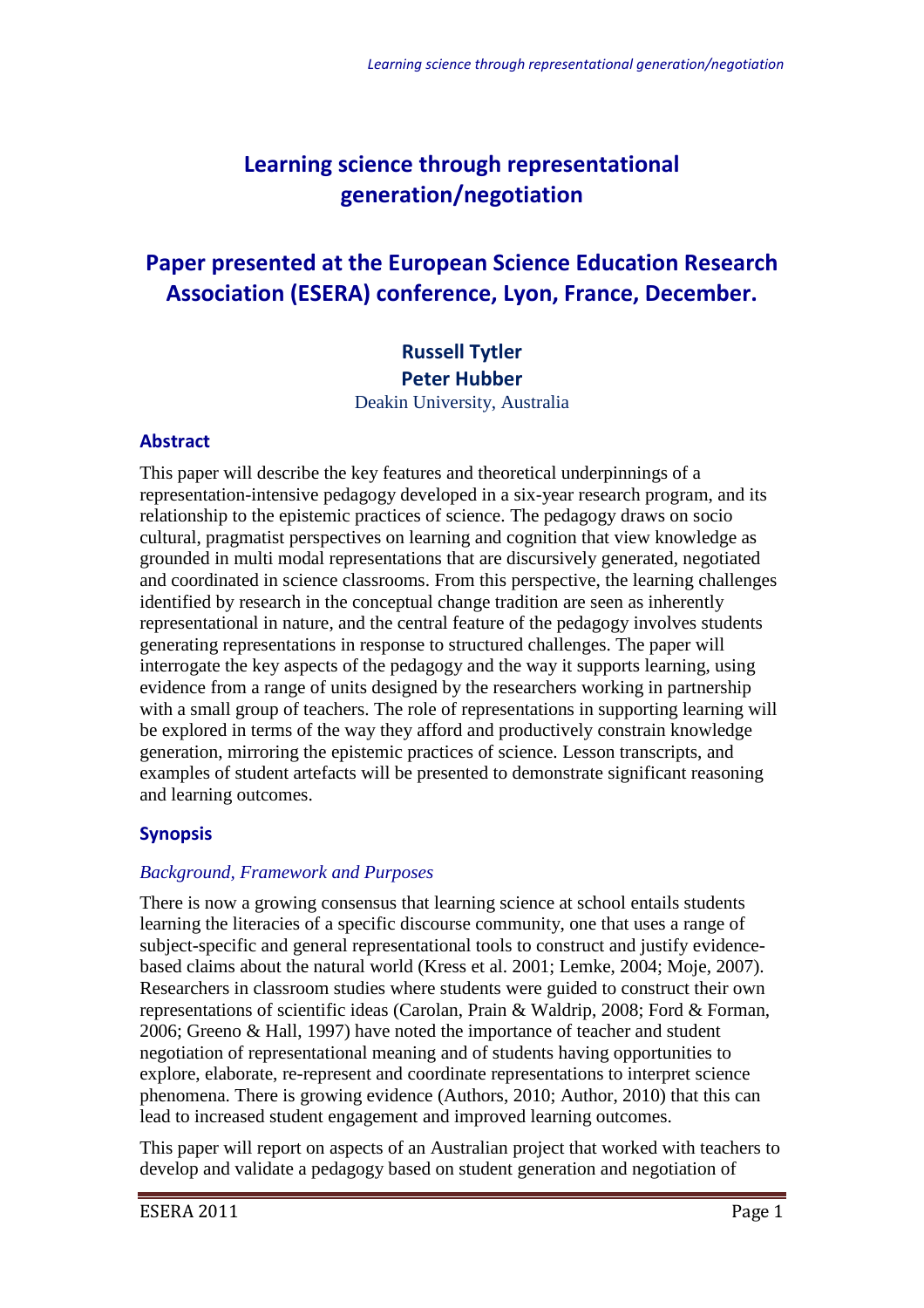representations. It will address the research questions: 1) What are the key features of a pedagogy based on student generation of multi-modal science representations, reflecting the knowledge building practices of science? 2) How does such a pedagogy support student reasoning in science, and 3) What evidence is there that this approach leads to improved conceptual learning?

#### *Methods*

The research team worked with four experienced primary and secondary teachers to collaboratively develop a series of teaching sequences on science topics that the conceptual change literature has shown to present learning difficulties. The sequences focused explicitly on student generation and negotiation of representations related to key concepts. In working with the teachers over two years, we developed a set of pedagogical principles based on our experience and on the theoretical ideas described above.

The teachers' practices, student-teacher interactions, and student activity and discussion were monitored using classroom video capture. Key lessons were coded using an emergent scheme generated using Studiocode software, to make apparent the patterns of pedagogical moves and to explore the key features that could be considered fundamental to a representation-intensive pedagogy. Teaching and learning sequences were selectively transcribed and subjected to ethnographic analysis to identify the extent to which and in what ways the pedagogical principles were exemplified, and for evidence of the ways in which the focus on representations supported reasoning and learning about key science ideas. Students were interviewed about their learning, and teachers about their perceptions of the effectiveness of aspects of the sequence. Student workbooks were collected to provide a continuous record of representational work.

Pre- and post- test data were analysed to look for evidence of improved understanding, flexibility in the generation of representations, and the capacity to transfer ideas to a wider range of phenomena.

#### *Results*

The pedagogy has the following key principles:

- 1. The sequencing of representational challenges involving students generating representations to actively explore and make claims about phenomena, involving a) identifying appropriate representations underpinning key concepts; b) establishing a representational need and c) working towards alignment of student generated and canonical representations.
- 2. Explicit discussion of representations, including a) their selective purpose, b) group agreement on generative representations, c) form and function and d) the adequacy of representations.
- 3. Meaningful learning through representational/ perceptual mapping between objects/events and representations
- 4. Ongoing and summative assessment focusing on the adequacy, and coordination of representations.

Moreover, analysis of the patterns of conceptual clarification and orientation, representational challenge, clarification and negotiation of representations, and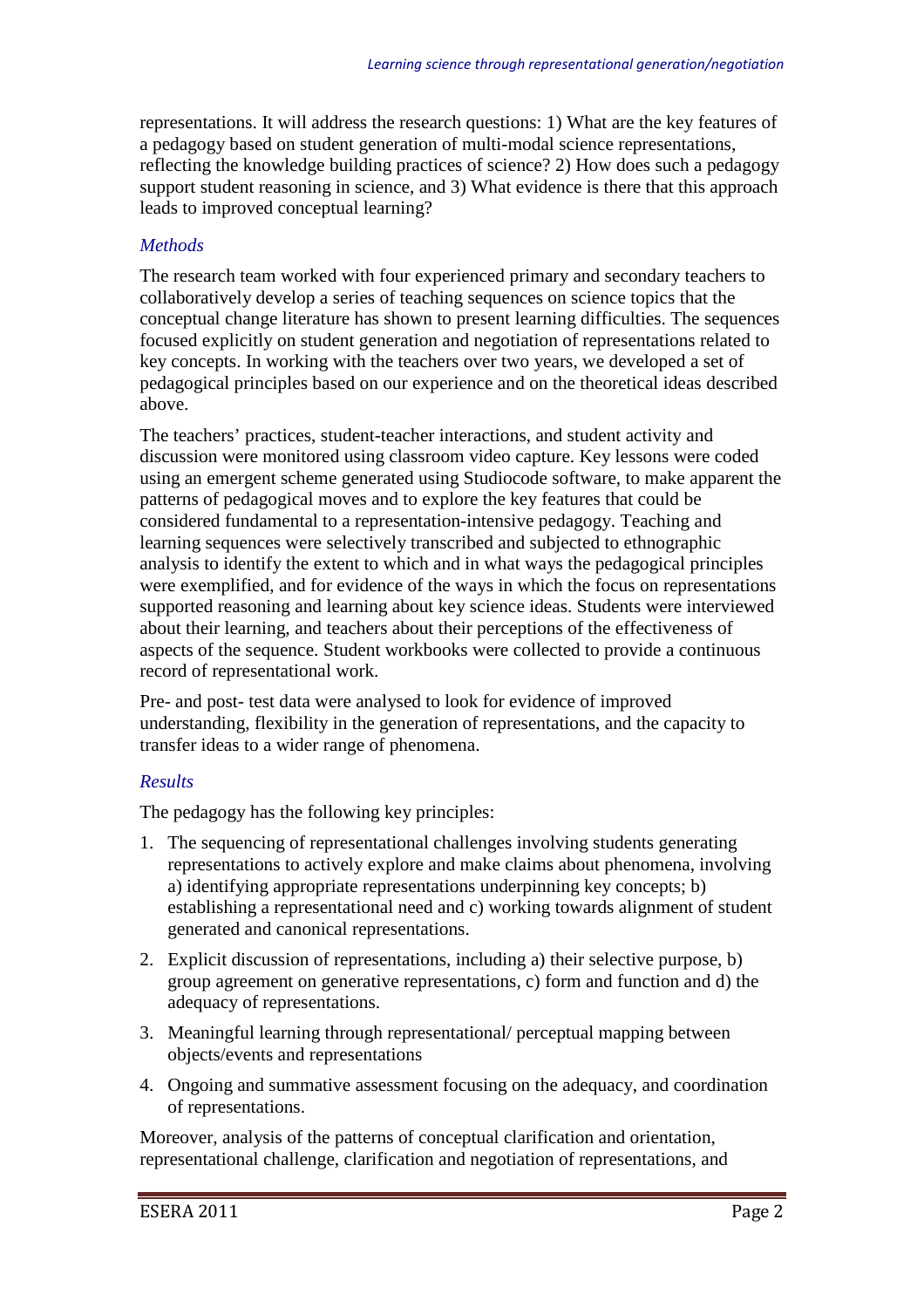explanation/resolution showed similar pathways for lessons but differences depending on year level, place of the lesson in the sequence, and topic.

Analysis of the teacher – student exchanges and of student artefacts produced in these sequences demonstrated a strong alignment of the pedagogy with inquiry principles, but with strong framing of representational exploration leading to appreciation of canonical forms. We argue that this constraint on inquiry offers a productive way forward for classroom practice that relates the exploratory, epistemic practices of science, to the need to represent the canonical knowledge forms that remain the key target for science curricula.

Lesson transcripts, interviews, and post-test results will be used to show evidence of significant reasoning and learning. The analysis of reasoning is linked to the use of representations as epistemic tools in science knowledge – building, and draws on Peirce's (1953) triadic model of meaning making, and notions of affordances (Norman 1999) to identify the way representations selectively focus and constrain attention on aspects of the problem space. Teacher framing of the use of multiple, selective representations and student understanding of the partial and selective nature of representations will be illustrated.

#### *Conclusions and implications*

There is increasing acceptance of the view that learning involves a process of induction into specific discipline-based discursive practices, and is mediated by representations as the epistemic tools of science. This research represents a serious attempt to translate these theoretical insights into a practical classroom pedagogy that can effectively frame learning in science. Such a program has both practical significance for teacher practice and teacher education, and theoretical significance in bringing science classrooms and science practice into closer alignment. A reinterpretation of conceptual problems in learning science in terms of representational issues, and a program to translate this into a pedagogy, shows promise of making inroads into the problems in learning science well established in the conceptual change literature.

#### *References*

- Carolan, J., Prain, V., & Waldrip, B. (2008).Using representations for teaching and learning in science. *Teaching Science, 54* (1), 18-23.
- Ford, M., & Forman, E.A. (2006). Refining disciplinary learning in classroom contexts. *Review of Research in Education, 30*, 1-33.
- Greeno, J & Hall, R (1997) Practicing Representation: Learning with and about representational forms. *Phi Delta Kappan, 78* (5), 361-368.
- Authors (2010). Teaching and learning about ….
- Author (2010). Year 8 students' understanding
- Kress, G., Jewitt, C., Ogborn, J., & Tsatsarelis, C. (2001). *Multimodal teaching and learning: The rhetorics of the science classroom*. London: Continuum.
- Lemke, J. (2004) The literacies of science. In E. W. Saul (Ed.), *Crossing borders in literacy and science instruction: Perspectives in theory and practice* (pp. 33- 47). Newark, DE: International Reading Association/National Science Teachers Association.